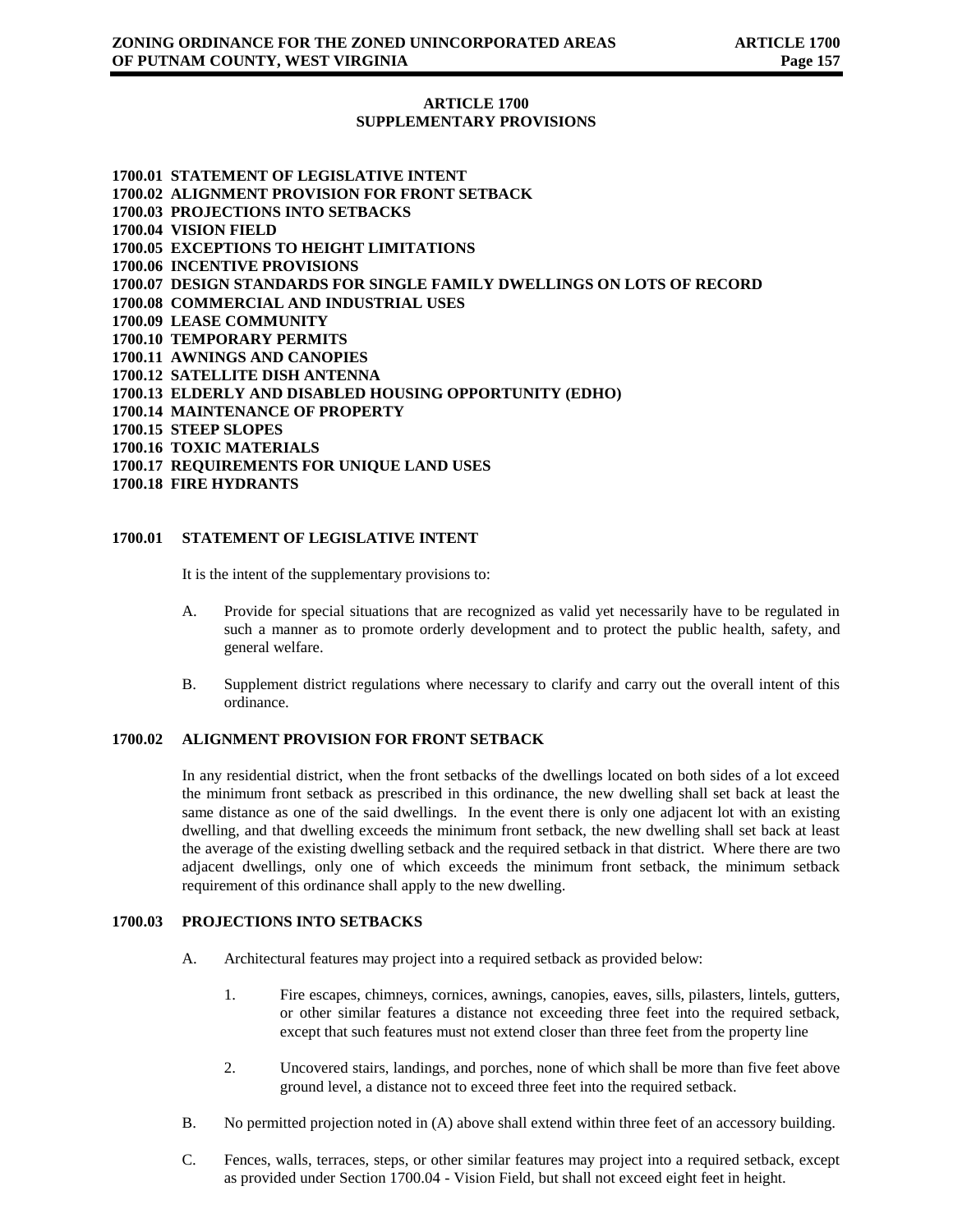However, retaining walls (and fences in commercial and industrial districts) may exceed eight feet in height, provided they do not violate the provisions of Section 1700.04 - Vision Field.

### **1700.04 VISION FIELD**

A vision field shall be provided at every street intersection. A vision field shall be a triangular area at the street intersection of a corner lot, the space being defined by a line across the corner of the lot, the ends of which are on the street lines 20 feet from the corner and containing no plantings, walls, structures, landfills, or temporary or permanent vision obstruction from two and one-half feet in height above the street level, except retaining walls or chain link fences with no additional sight obstructions, such as slats or vines, attached. Tree trunks or posts may penetrate the vision field.



### **1700.05 EXCEPTIONS TO HEIGHT LIMITATIONS**

The district height limitations, shall not apply to the following, provided such structures do not interfere with airplane flight patterns:

- A. Church spires, belfries, cupolas, or domes, not for human occupancy.
- B. Water, fire, hose, or observation towers.
- C. Chimneys, derricks, conveyors, or flagpoles.
- D. Elevator penthouses, water tanks, or monitors.
- E. Cooling tower, smokestack, or other structure where the manufacturing process requires a greater height.
- F. Parapet wall not extending more than four feet above the limited height of the building upon which it rests.
- G. Situation as provided for under Section 1700.06 Incentive Provisions.
- H. Communication Towers.
- I. Height standards may be exceeded if for every five feet (5') of additional height, the minimum side and rear yard setbacks requirement shall be increased by five feet (5') within a maximum of three (3) stories.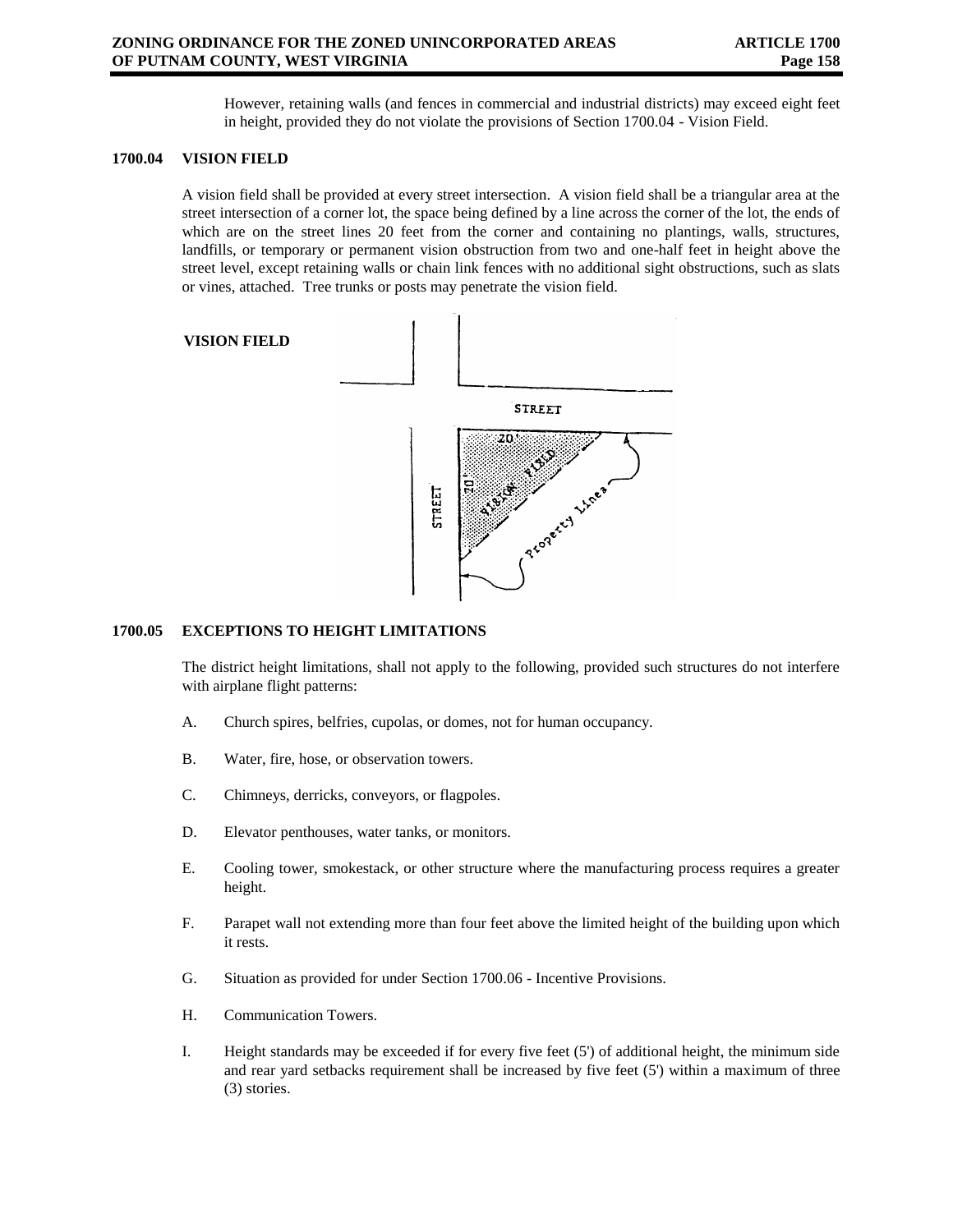## **1700.06 INCENTIVE PROVISIONS**

In any district, when a floor or floors of enclosed parking are provided within a building, those parking floors shall not count in determining the height of the building.

### **1700.07 DESIGN STANDARDS FOR SINGLE FAMILY DWELLINGS ON LOTS OF RECORD**

It is the intent of this Ordinance to encourage the provision of affordable housing by permitting the use of affordable homes, as defined in this Code.

There shall be three classifications of single family dwellings established under this Zoning Ordinance: Class "A", Class "B" and Class "C". The regulations for such are as follows:

- A. Class "A" Single Family Dwelling
	- 1. The single family home shall have a minimum length of 40 and width of 20 feet.
	- 2. All single family homes are required to have a perimeter enclosure of masonry and/or concrete from the sill to the ground.
	- 3. All tow bars shall be removed when the dwelling is installed on the residential lot.
	- 4. The main structure shall have a pitched roof.
	- 5. The main structure shall have a roof surface of wood shakes, asphalt, composition or wood shingles, clay, concrete, or metal tiles, slate, built-up pitch with gravel surface or factory painted architectural panels fabricated from galvanized or galvalume coated steel or non-ferrous base metals, or modified EPDM rubber may be used for the roof, fascia, soffit, wall, or gable coverings. Unpainted panels fabricated from copper may also be used for roof, fascia, soffit, wall or gable coverings.
	- 6. The main structure shall have exterior siding material consisting of either wood, masonry, concrete, stucco, masonite, or vertically or horizontally grooved siding or lap siding in appearance, or factory painted architectural panels fabricated from galvanized or galvalume coated steel or non-ferrous base metals.
	- 7. Use of smooth flat metal sheets for exterior walls or roof coverings is prohibited.
	- 8. The planning officer may approve deviations from one or more of the standards on the basis of written findings that the architectural style proposed provides compensating design features and that the proposed structure will be compatible and harmonious with existing structures in the vicinity. The determination of the planning officer may be appealed to the Board of Zoning Appeals.
- B. Class "B" Single Family Dwelling
	- 1. The single family home shall have a minimum length of 40 and width of 14 feet.
	- 2. All single family homes are required to have a perimeter enclosure of masonry and/or concrete from the sill to the ground.
	- 3. All tow bars shall be removed when the dwelling is installed on the residential lot.
	- 4. The main structure shall have a pitched roof.
	- 5. The main structure shall have a roof surface of wood shakes, asphalt, composition or wood shingles, clay, concrete, or metal tiles, slate, built-up pitch with gravel surface or factory painted architectural panels fabricated from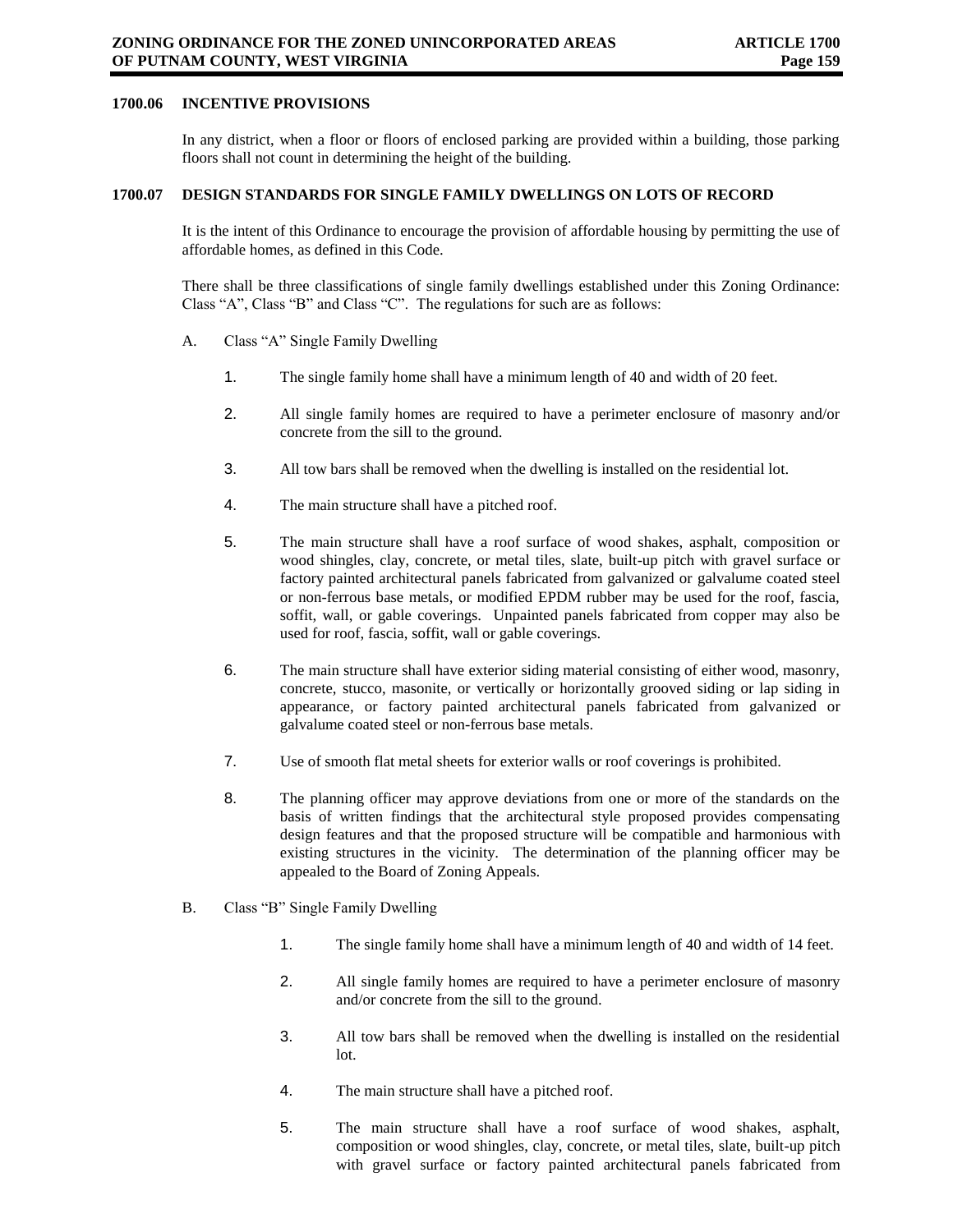galvanized or galvalume coated steel or non-ferrous base metals, or modified EPDM rubber may be used for the roof, fascia, soffit, wall, or gable coverings. Unpainted panels fabricated from copper may also be used for roof, fascia, soffit, wall or gable coverings.

- 6. The main structure shall have exterior siding material consisting of either wood, masonry, concrete, stucco, masonite, or vertically or horizontally grooved siding or lap siding in appearance, or factory painted architectural panels fabricated from galvanized or galvalume coated steel or non-ferrous base metals.
- 7. Use of smooth flat metal sheets for exterior walls or roof coverings is prohibited.
- 8. The planning officer may approve deviations from one or more of the standards on the basis of written findings that the architectural style proposed provides compensating design features and that the proposed structure will be compatible and harmonious with existing structures in the vicinity. The determination of the planning officer may be appealed to the Board of Zoning Appeals.
- C. Class "C" Single Family Dwelling
	- 1. The single family home shall have a minimum of 400 square feet.

# **1700.08 COMMERCIAL AND INDUSTRIAL USES**

Manufactured homes built to the Federal and National Manufacturing Housing and Safety Construction Act shall not be permitted as commercial or industrial structures in any district.

### **1700.09 LEASE COMMUNITY**

A. Compliance with Standards

Any lease community shall comply with standards of the multi-family standards of this ordinance and single family dwellings in a lease community shall also comply with the Mobile Home Park Regulations of the West Virginia Board of Health, if applicable.

B. Design Standards

There shall be three classifications of single family dwellings established under this Zoning Ordinance: Class "A", Class "B" and Class "C". The regulations for such are as follows:

- 1. Class "A" Single Family Dwelling
	- a. The single family home shall have a minimum length of 40 and width of 20 feet.
	- b. All single family homes are required to have a perimeter enclosure of masonry and/or concrete, conventional vinyl underpinning, or other industry accepted alternative as approved by the planning officer.
	- c. The main structure shall have a pitched roof.
	- d. The main structure shall have a roof surface of wood shakes, asphalt, composition or wood shingles, clay, concrete, or metal tiles, slate, built-up gravel materials or factory painted architectural panels fabricated from galvanized or galvalume coated steel or non-ferrous base metals that may be used for the roof, fascia, soffit, wall, or gable coverings. Unpainted panels fabricated from copper may also be used for roof, fascia, soffit, wall or gable coverings.
	- e. The main structure shall have exterior siding material consisting of either wood, masonry, concrete, stucco, masonite, or vertically or horizontally grooved siding or lap siding in appearance, or factory painted architectural panels fabricated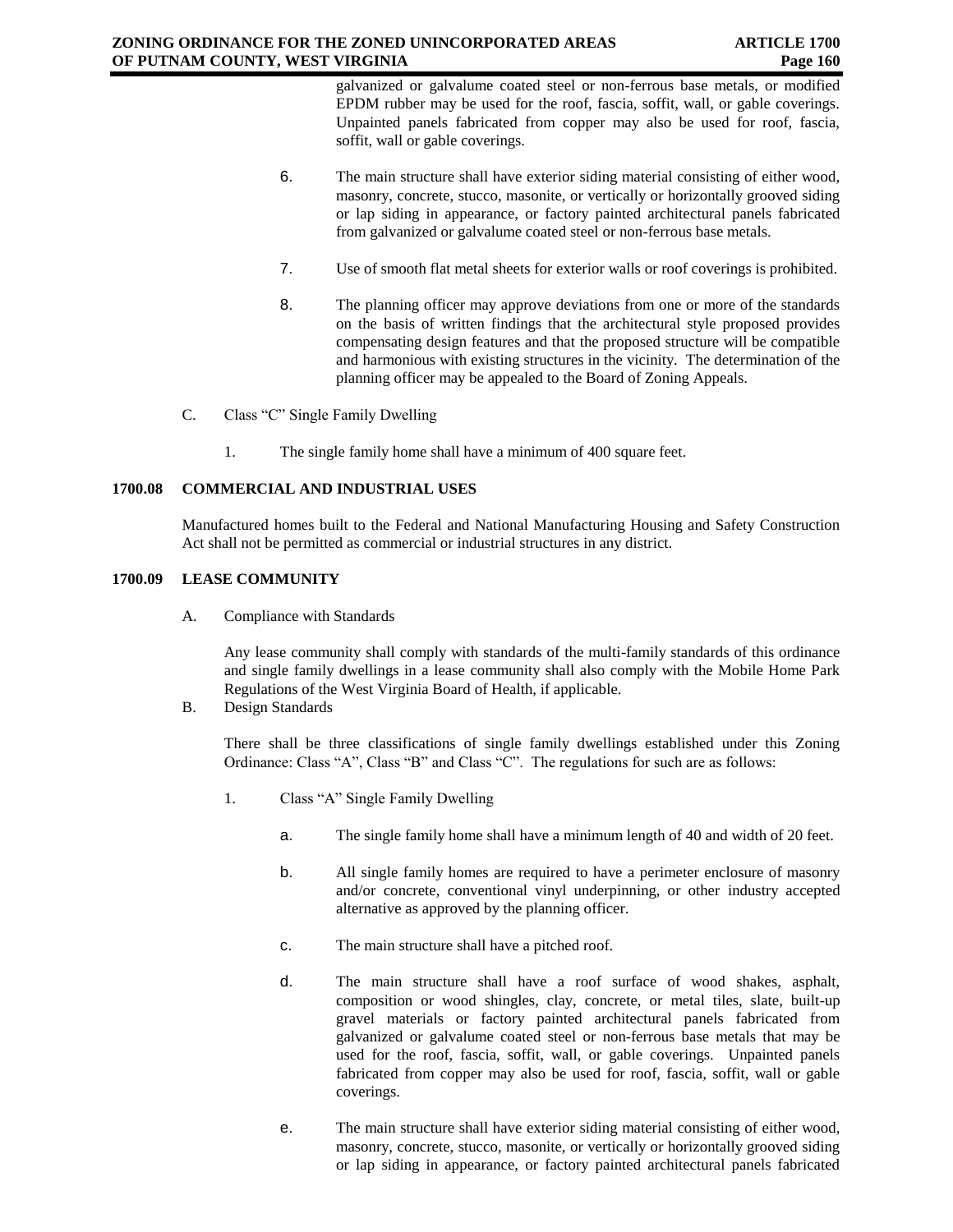from galvanized or galvalume coated steel or non-ferrous base metals.

- f. Use of smooth flat metal sheets for exterior walls or roof coverings is prohibited.
- g. The planning officer may approve deviations from one or more of the standards on the basis of written findings that the architectural style proposed provides compensating design features and that the proposed structure will be compatible and harmonious with existing structures in the vicinity. The determination of the planning officer may be appealed to the Board of Zoning Appeals.
- 2. Class "B" Single Family Dwelling
	- a. The single family home shall have a minimum length of 40 and width of 14 feet.
	- b. All single family homes are required to have a perimeter enclosure of masonry and/or concrete, conventional vinyl underpinning, or other industry accepted alternative as approved by the planning officer.
	- c. The main structure shall have a pitched roof.
	- d. The main structure shall have a roof surface of wood shakes, asphalt, composition or wood shingles, clay, concrete, or metal tiles, slate, built-up gravel materials or factory painted architectural panels fabricated from galvanized or galvalume coated steel or non-ferrous base metals that may be used for the roof, fascia, soffit, wall, or gable coverings. Unpainted panels fabricated from copper may also be used for roof, fascia, soffit, wall or gable coverings.
	- e. The main structure shall have exterior siding material consisting of either wood, masonry, concrete, stucco, masonite, or vertically or horizontally grooved siding or lap siding in appearance, or factory painted architectural panels fabricated from galvanized or galvalume coated steel or non-ferrous base metals.
	- f. Use of smooth flat metal sheets for exterior walls or roof coverings is prohibited.
	- g. The planning officer may approve deviations from one or more of the standards on the basis of written findings that the architectural style proposed provides compensating design features and that the proposed structure will be compatible and harmonious with existing structures in the vicinity. The determination of the planning officer may be appealed to the Board of Zoning Appeals.
- 3. Class "C" Single Family Dwelling
	- a. The single family home shall have a minimum of 400 square feet.
- C. Property Development Standards

| Minimum Setback from Edge of Road Surface | 20 Feet |
|-------------------------------------------|---------|
| Minimum Setback from Rear of Lot          | 10 Feet |
| Minimum Distance between Buildings        | 15 Feet |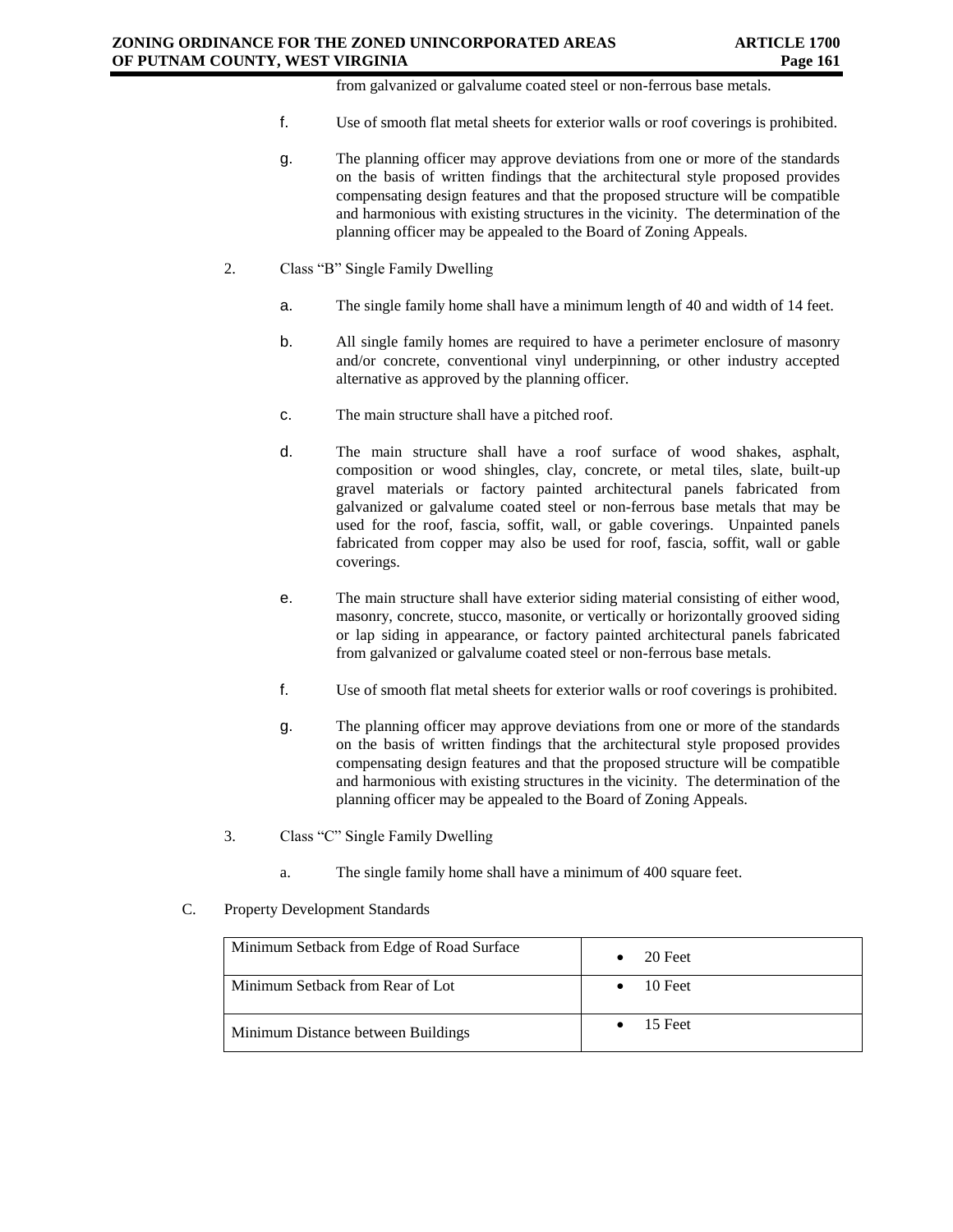# **1700.10 TEMPORARY PERMITS**

- A. Temporary Uses
	- 1. Night watchman
	- 2. Temporary site offices for owners of businesses whose offices have been destroyed by fire, flood, wind or other act of God. The applicants for such a permit shall make written application. These temporary offices must be accessible to the general public for use during construction or remodeling
	- 3. Temporary building space for education, non-profit organizations, and government agencies
	- 4. Temporary site offices for construction companies on construction sites and sales offices for residential subdivisions
- B. Unique Temporary Uses
	- 1. Planning Commission may, upon a written finding that public health, safety, welfare, morals, or convenience requires it, issue a temporary permit authorizing a use of land not otherwise permitted in this ordinance. The processing of a temporary permit shall be in accordance with the procedures set forth in Article 2000 - Amendments and Hearing Procedures.
	- 2. Planning Commission may attach such restrictions on a use proposed under a temporary permit as may be necessary to protect public health, safety, welfare, morals, or convenience.
	- 3. A temporary permit shall be issued for a period not to exceed one year from date of Planning Commission approval. Said permit may be renewed, upon realization, for a period not to exceed one year. In no event, however, shall a permit be allowed to extend beyond a period of three consecutive years from the date of initial Commission approval. Also, no temporary permit shall be renewed after the three year period has expired.
	- 4. Each temporary permit shall set forth the date of termination. Upon termination, and if said permit is not renewed, the use covered by the permit shall cease within 30 days.
	- 5. A temporary permit issued under this section may be revoked at a regular or special meeting of Planning Commission. Revocation of a temporary permit prior to the automatic termination date, as set forth in the permit, shall follow the procedure outlined in Article 2000 - Amendments and Hearing Procedures, insofar as notice and public hearing are concerned. Upon revocation of a permit, the use covered by the permit shall cease within 30 days of the date of such action by Commission.
	- 6. A temporary permit for a sales office for a residential subdivision may be issued and shall expire at the time of the last home sale within the subdivision.

#### **1700.11 AWNINGS AND CANOPIES**

Awnings and canopies, wherever permitted, shall be subject to the following restrictions:

- A. Awnings and canopies shall be maintained in good and safe structural condition.
- B. An awning or canopy shall not extend over more than one-half of a public sidewalk nor be lower than nine feet above a public sidewalk.
- C. Posts or columns beyond the building line shall not be permitted on public property.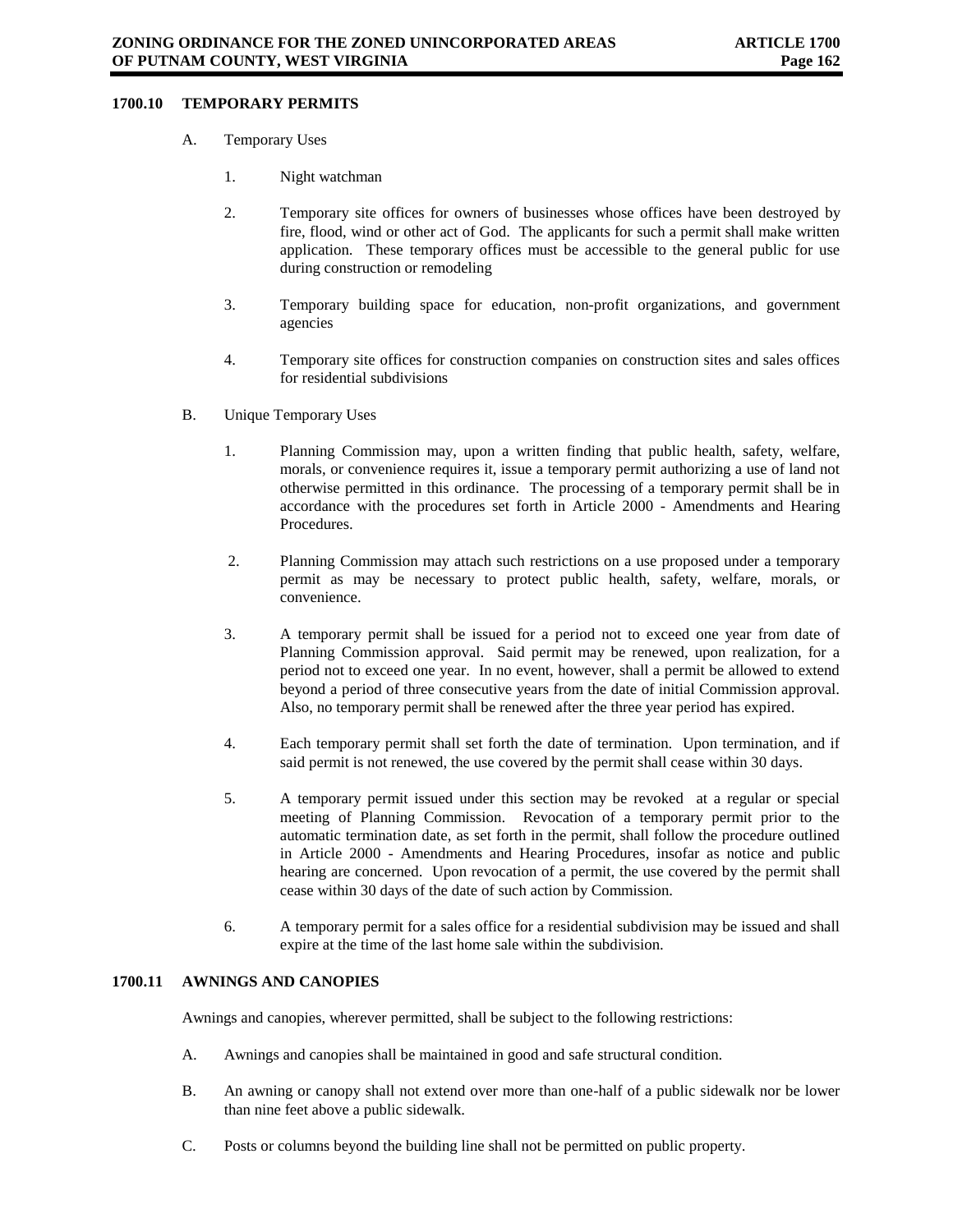# **1700.12 SATELLITE DISH ANTENNA**

Satellite dish antennae, wherever permitted, shall be subject to the following additional restrictions:

- A. Satellite dish antenna located in the rear yard and on the ground, except that 36" or smaller dish can be located anywhere except the front yard.
- B. A variance may be applied for if reception is not possible in allowed areas.

### **1700.13 ELDERLY AND DISABLED HOUSING OPPORTUNITY (EDHO)**

EDHO units provide arrangements to increase housing opportunities for the elderly and disabled. EDHO units may be either detached, constructed within, or attached to a primary single family residence. EDHO units shall be permitted with the following limitations:

- A. Detached EDHO units must be located on the same lot as the primary residence of the property owner. A primary single family residence which contains or has an attached EDHO unit must also be occupied by the owner.
- B. Occupancy of EDHO units is restricted to not more than two persons, one of whom is either related by blood, marriage, or adoption to the owner of the single family residence and is disabled (as defined in WV State Code), or is at least 55 years of age.
- C. Detached EDHO units must be able to meet the setback requirement for the district in which the unit is to be located.
- D. Applicants for EDHO units must prove to the Planning Officer, when applicable, that proper permits and approval have been received for water and sewage system.
- E. In no case shall any EDHO unit be permitted to convert to an apartment or rental unit after the need for the EDHO unit has ceased, unless such use is otherwise permitted in the district.
- F. Floor space of EDHO units shall not exceed 30% of the floor space of the existing living area of the primary residence or 500 square feet, whichever is greater.
- H. The applicant shall submit a scaled site plan that appropriately depicts the siteing of the EDHO
- I. Planning Officer may require additional conditions for issuing a permit, in order to assure the proper integration of EDHO into the surrounding neighborhood and for the protection of the public health, safety and general welfare.

### **1700.14 MAINTENANCE OF PROPERTY**

Property shall be maintained to protect the public health, safety and welfare, Upon a citizen's request for a piece of property to be properly maintained to protect the public, the Planning Officer may prepare a Finding of Facts of the condition of the property and submit it to the Planning Commission, who may conduct a public hearing and take appropriate action that shall protect the public health, safety and welfare.

#### **1700.15 STEEP SLOPES**

A. **General**. Hillsides with slopes of 10 percent or more are sensitive areas which are frequently not able to tolerate subdivision development as it is practiced on flatter land. The instability of such areas requires careful planning and design before development takes place. Natural slopes, trees, rock formations, and other features such as views can best be preserved if subdivision development is allowed to be flexible and creative. In general, the integrity and durability of a hillside is inversely related to the amount of construction activity (particularly earthwork) that takes place on the hillside.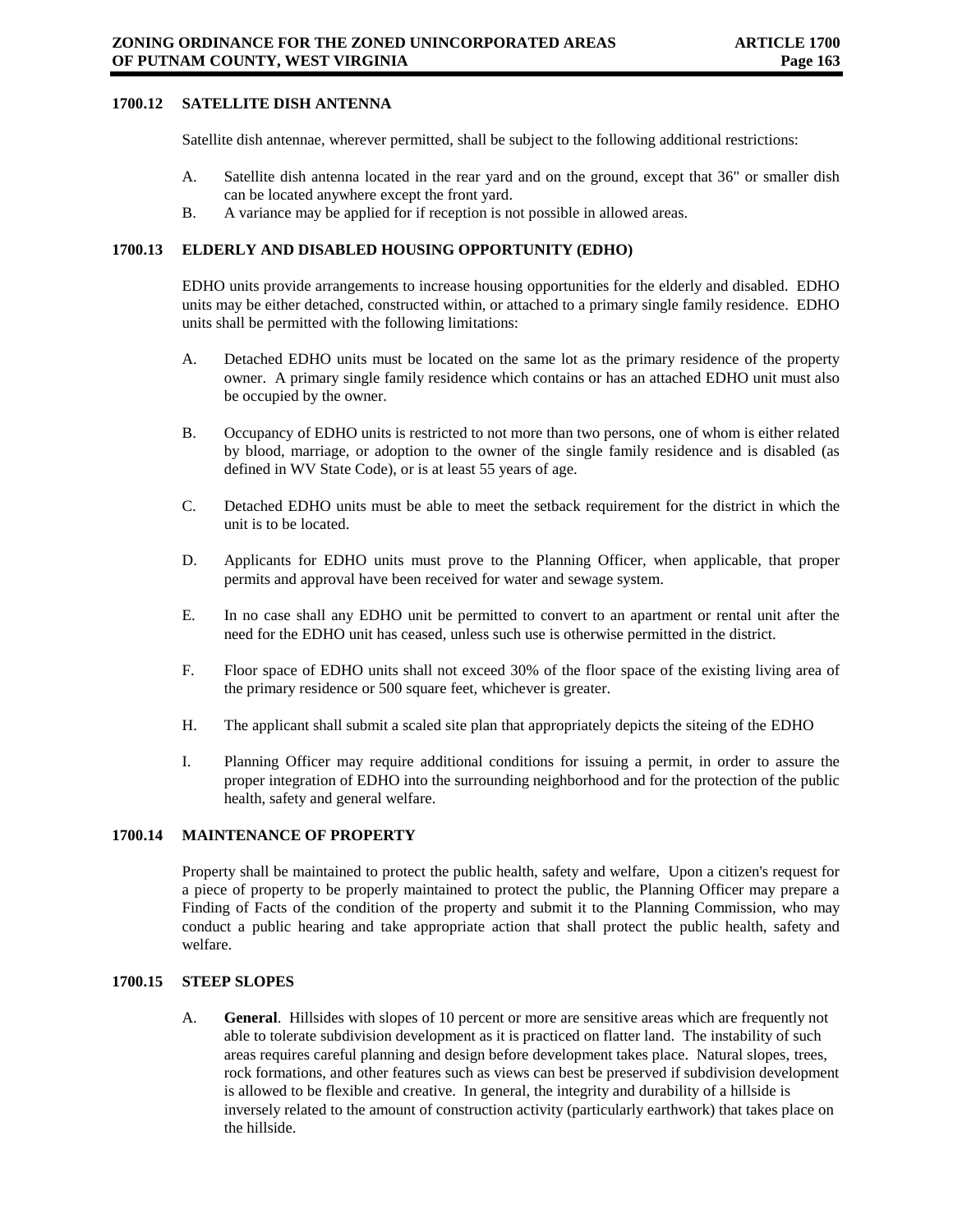B. **Principles and Regulations.** Hillside subdivision proposals will be reviewed and considered on an individual independent basis. The natural features of each hillside will determine final subdivision design configuration. The most informal development, consistent with principles of good access, proper drainage, and resource conversation, shall be considered.

Planning Commission review of hillside subdivision proposals shall be based upon the following:

- 1. Minimize the alteration of natural terrain and the removal of topsoil and vegetative cover.
- 2. Allow flexibility in density, lot size, lot shape, and setback so that the more buildable areas of a hillside can be developed, and the less buildable areas left in a natural condition.
- 3. Consider narrow rights-of-way and roads (possibly one-way roads with convenient pulloffs) so that earthwork may be minimized to access developable areas.
- 4. Consider roadside parking bays.
- 5. Design and construct roads that are parallel to contour lines; preferably design and construction roads on ridges and in valleys to minimize cuts and fill. Use retaining walls where possible to minimize cuts and fill.
- 6. Consider lot layouts which minimize on-site (on-lot) grading and earthwork for access, parking and building construction.
- 7. Design, engineer and construction entrances to individual lots before lots are sold.
- 8. Select building sites and areas for the construction of septic system drain fields before lots area sold.
- 9. Include provisions within deeds of sale that require property owners to protect the hillside, woodland, etc. From destruction.
- C. **Natural Areas**. Hillside subdivision developments shall include the retention of land in a natural, undisturbed condition. The following table shall be used to determine the area of land that must be maintained in a substantially natural condition (no clearing, cutting, filling):

| *Slope of Land<br>(Percent) | Percentage of Land to be<br>Maintained in a Natural Condition |
|-----------------------------|---------------------------------------------------------------|
| $10 - 14.9$                 | 25                                                            |
| $15 - 19.9$                 | 40                                                            |
| $20+$                       | 55                                                            |

\*Slope shall be determined on an appropriate grid cell basis, which would be placed over the subdivision topographic map. Within each cell the average slope shall be determined by measurement using the longest line that can be drawn perpendicular to topographic contour lines passing through the cell.

For any lot where the slope is 10% or more, the percentage of slope of the land and the percentage of land to be maintained in a natural condition must be designated on the preliminary and final subdivision plats for that lot.

The Planning Commission may allow the disturbance of additional small areas where that disturbance will alleviate potential health or safety problems and will not significantly harm the overall environmental quality of the site. The Planning Commission may allow the disturbance of larger areas of steep slopes than described above for large scale developments. In such cases, strong consideration shall be given to hillside stability, drainage and aesthetics.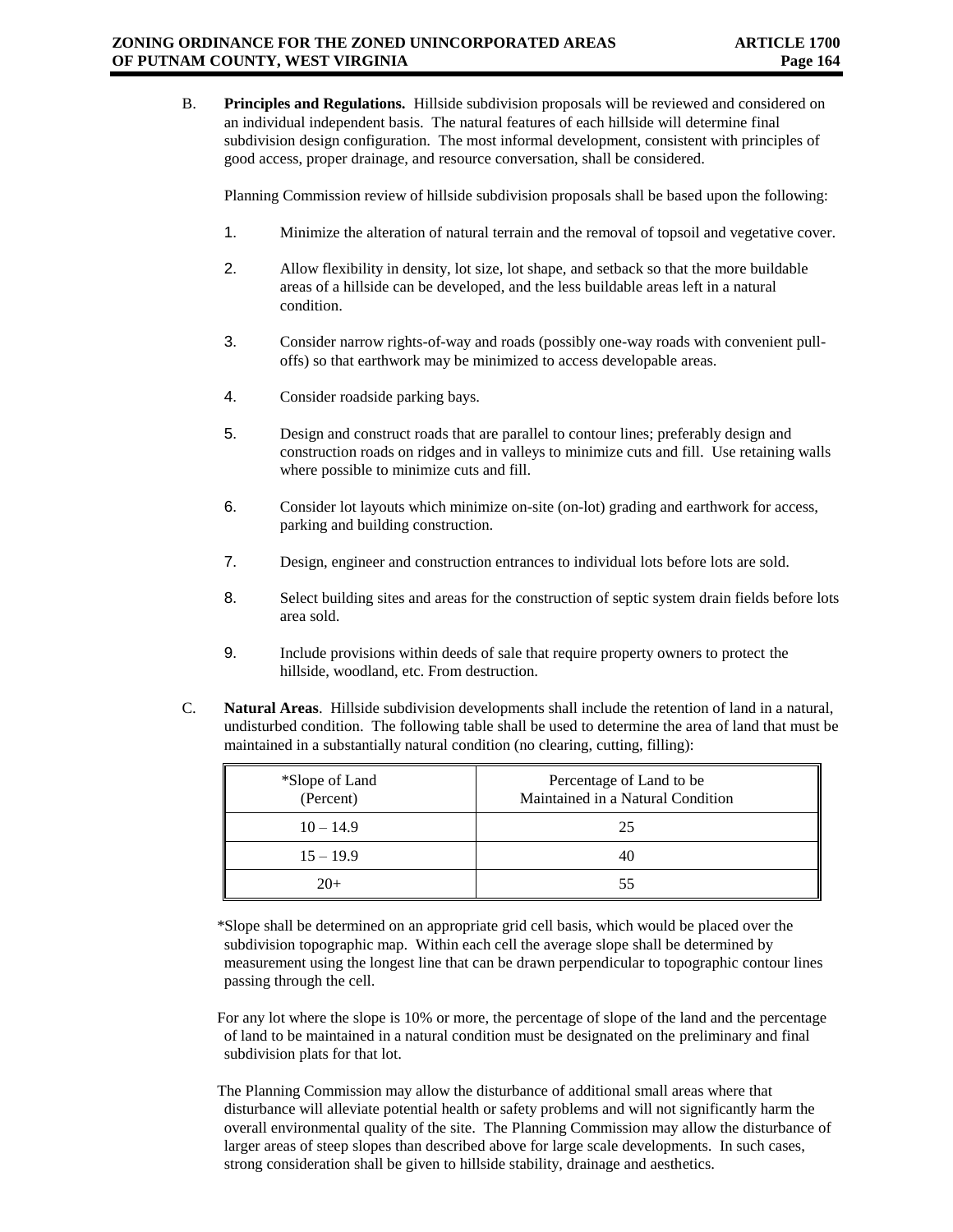# **1700.16 TOXIC MATERIALS**

Land uses that handle materials that could contaminate the drinking water are required to meet all federal, state, and local rules and regulations.

## **1700.17 REQUIREMENTS FOR UNIQUE LAND USES**

When a special permit is required, the following uses shall be subject to the restrictions and conditions presented under their respective titles below, in addition to compliance with applicable district regulations:

- A. Child care center
	- 1. The County Health Department shall approve the proposed plans
	- 2. The County Emergency Services shall approve the proposed plans.
	- 3. The use shall not constitute a nuisance because of traffic, number of children being cared for, noise, or types of physical activity.
- B. Communication or broadcasting tower and related equipment.
	- 1. The lot on which a tower, antenna, or station is located shall be of such dimensions that an imaginary line drawn from the top of the tower, or the guy wire from the top of the tower, shall not exceed a 60 degree angle to the horizontal, relating to the base of the tower.
	- 2. All guy wires shall be attached to the ground on the property under the control of the owner or operator of the tower, antenna, or station.
	- 3. A tower or antenna without guy wires shall be calculated with the same 60 degree angle as to the imaginary line and the lot dimensions.
	- 4. Station structures shall be comparable to existing structures in the area.
	- 5. All radio antennae or supporting structures shall be in conformance with all federal and state laws or regulations. Violation of any federal or state law or regulation regarding radio antenna or supporting structures also shall constitute a violation of this ordinance.
- C. Group home
	- 1. A special permit application for approval of a group home shall be accompanied by the following information:
		- a. Location of the proposed facility; and
		- b. Number of persons to be served by the facility; and
		- c. Type of problem and age of persons to be served by the facility; and
		- d. Description of proposed use for the premises; and
		- e. Architectural sketches indicating the external appearance and size of the completed building, if a new building is to be built or an existing building externally remodeled within a residential zoning district; and
		- f. Agency's state license to operate the type of group home proposed. If the agency is not licensed by the state to maintain a group home, information shall be submitted demonstrating the agency's capacity to establish and operate the group home, including information about the agency's overall activities and, with regard to operating a group home, the agency's standards of care, staffing, financial stability, experience, intent, and governing board.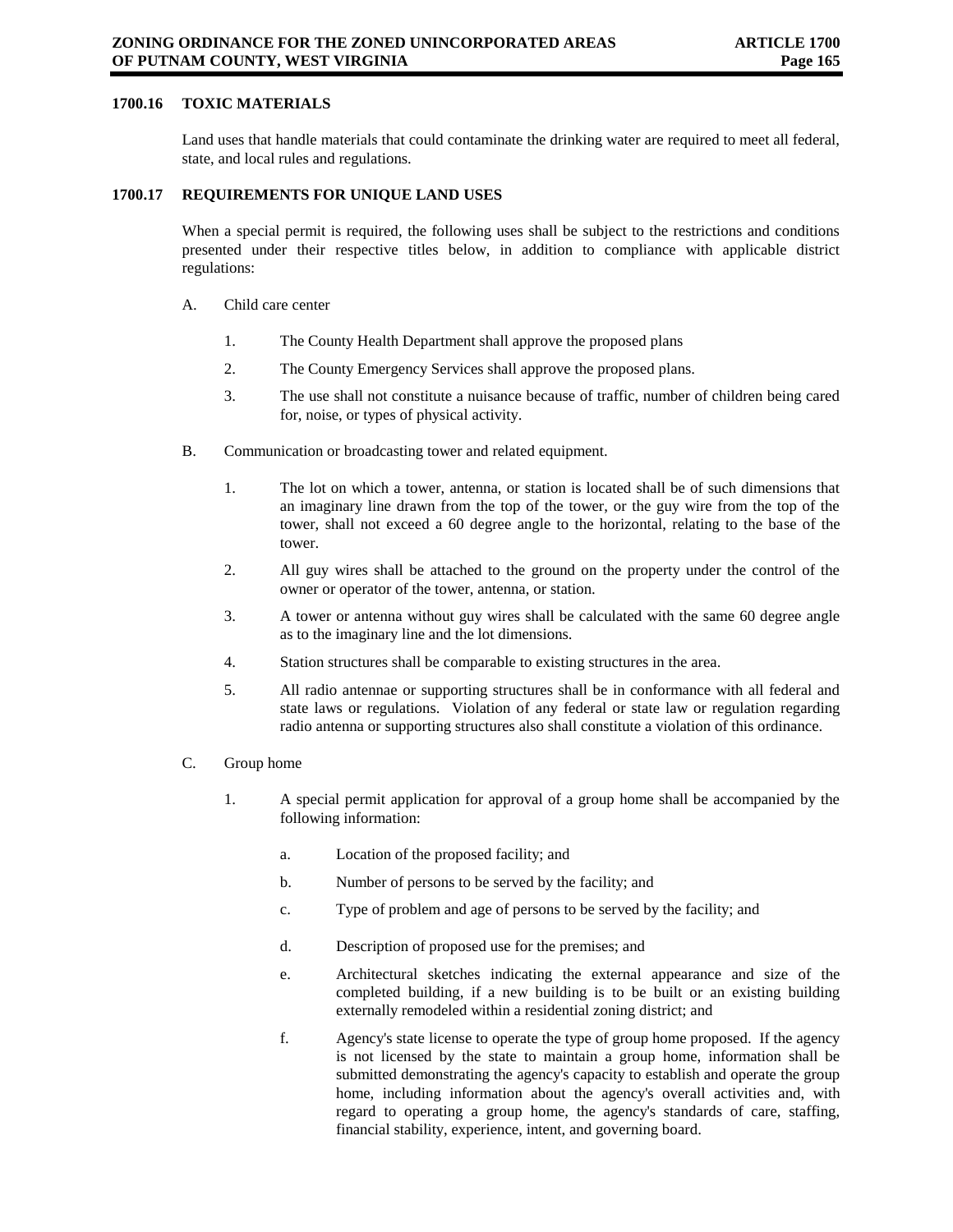- 2. A group home shall have adequate supervision by a trained staff 24 hours a day, unless the applicant demonstrates that 24-hour supervision is not necessary.
- 3. If an existing building is to be used for a group home, reports shall be received on the condition of the building and its appropriateness for the proposed use, prior to action on the application.
- 4. If a group home is to be located in a residential zoning district, the minimum lot area requirements for the applicable district shall be met, based on a "family" being equivalent to one dwelling unit. If a group home is in a commercial district, minimum lot area requirements shall not apply.
- 5. If a group home is to be located in a residential zoning district, the County Planning Commission shall determine whether or not the building's external appearance and size will be compatible with other buildings in the area.
- 6. Complaints filed against a group home shall be investigated by the Planning Director.
- 7. A special permit for a group home may be revoked by the County Planning Commission after a special public hearing. In order to revoke a permit, the Commission shall find that either:
	- a. A violation of this ordinance has occurred, causing harm to the residents of the home, neighbors, or the general public, or
	- b. The home has violated provisions of the special permit repeatedly or in a flagrant manner.

The Commission may reinstate approval of a special permit when it is satisfied that the provisions of this ordinance will be complied with.

- 8. After a special permit for a group home is approved by the Commission, any change in the type of persons to be served by the group home or a change calling for a different agency to operate the home shall require a new special permit application.
- D. Helipad or heliport
	- 1. A helipad or heliport shall not create a nuisance due to traffic, noise, or proximity to a residential zoning district.
	- 2. Proposals shall be approved by the Federal Aviation Administration and a report submitted to the Commission prior to action.
	- 3. A helipad or heliport shall be located so as to minimize the potential risk to the public and shall have flight paths that also minimize such risk, especially for the last 300 feet horizontal of the actual direction of approach.
- E. Home Occupation
	- 1. Home occupations shall be an accessory use which:
		- a. Is clearly incidental to or secondary to the residential use of a dwelling unit; and
		- b. Is customarily and traditionally carried on within a dwelling unit by one or more occupants of such dwelling unit; and
		- c. Is limited to members of the resident family.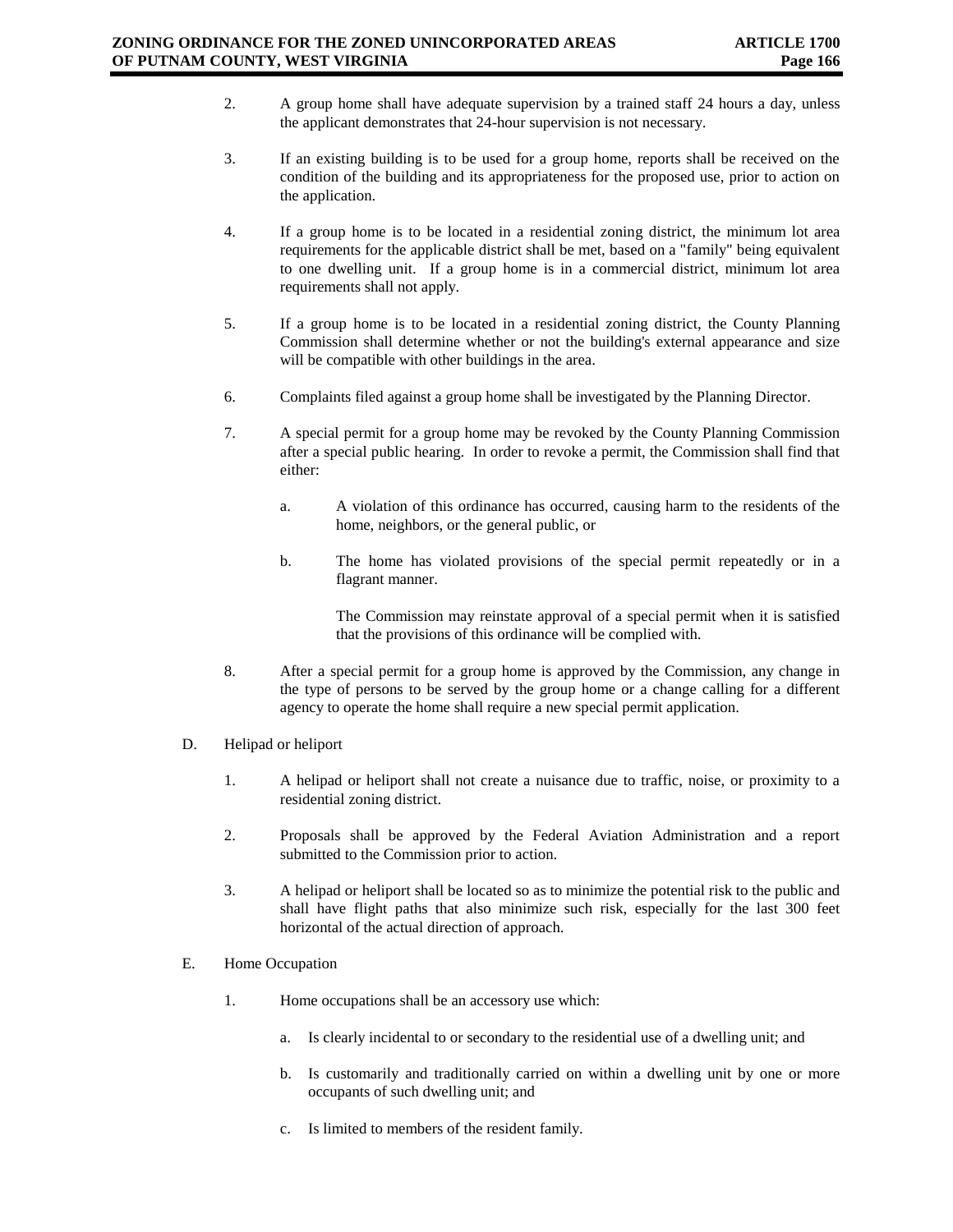- 2. A home occupation shall be conducted wholly within the principal or accessory structure. It shall not be permitted to:
	- a. Sell upon the premises articles produced elsewhere;
	- b. Have exterior displays or a display of goods visible from the outside;
	- c. Store materials or products outside a principal or accessory structure;
	- d. Make external structural alterations which are not customary in residential buildings;
	- e. Display signs (except one non-illuminated sign not exceeding a total area of two square feet, affixed to the building, and not projecting more than one foot beyond the building) that will indicate from the exterior that the building is being utilized in part for purposes other than that of a dwelling; or
	- f. Generate traffic by such home occupation in greater volume than would normally be expected in a residential neighborhood. Any need for parking generated by the conduct of such home occupation shall be met off the street and other than in a required front yard.
- 3. Home occupations may include: fine art studios, professional offices, teaching of not more than two pupils simultaneously, seamstresses, cabinetmakers, real estate or insurance agents, and door-to-door sales of home or cosmetic products (excluding warehousing activity).
- 4. Home occupations shall not include: dance studios, commercial repair or storage of automobiles or watercraft, mortuary establishments, bed and breakfast establishments or tourist homes, antique shops, or commercial kennels.
- F. Kennel

The County Animal Relief Center and Putnam County Health Department shall approve the plans prior to action by the Commission.

All kennel structures and uses, including but not limited to, enclosures, fencing, runs or recreation areas, grooming structures, dog houses, waste storage or disposal structures or any other structure utilized for the purpose of keeping or caring for dogs shall be set back at least thirty (30) feet from the side and rear property lines.

- G. Large Truck and Trailer Sales, Lease, Rental or Service
	- 1. There shall be a thirty foot (30') rear and side yard area from any residential district or any residence.
	- 2. All repairs shall be performed in a completely enclosed building.
	- 3. Service bay openings shall be positioned away from any residential district or residence.
	- 4. There shall be no outdoor storage of trucks or trailers except within an area defined on the site plan that is totally screened from view on all sides by an opaque fence that is a minimum of six feet (6') high. Storage areas shall be paved.
	- 5. There shall be no outdoor storage or display of vehicle components, parts, supplies, equipment, or merchandise except within an area defined on the site plan at the back of the lot that is outside of the rear and side yard areas and which shall be totally screened from view on all sides by an opaque fence that is a minimum of six feet (6') high. Storage areas shall be paved.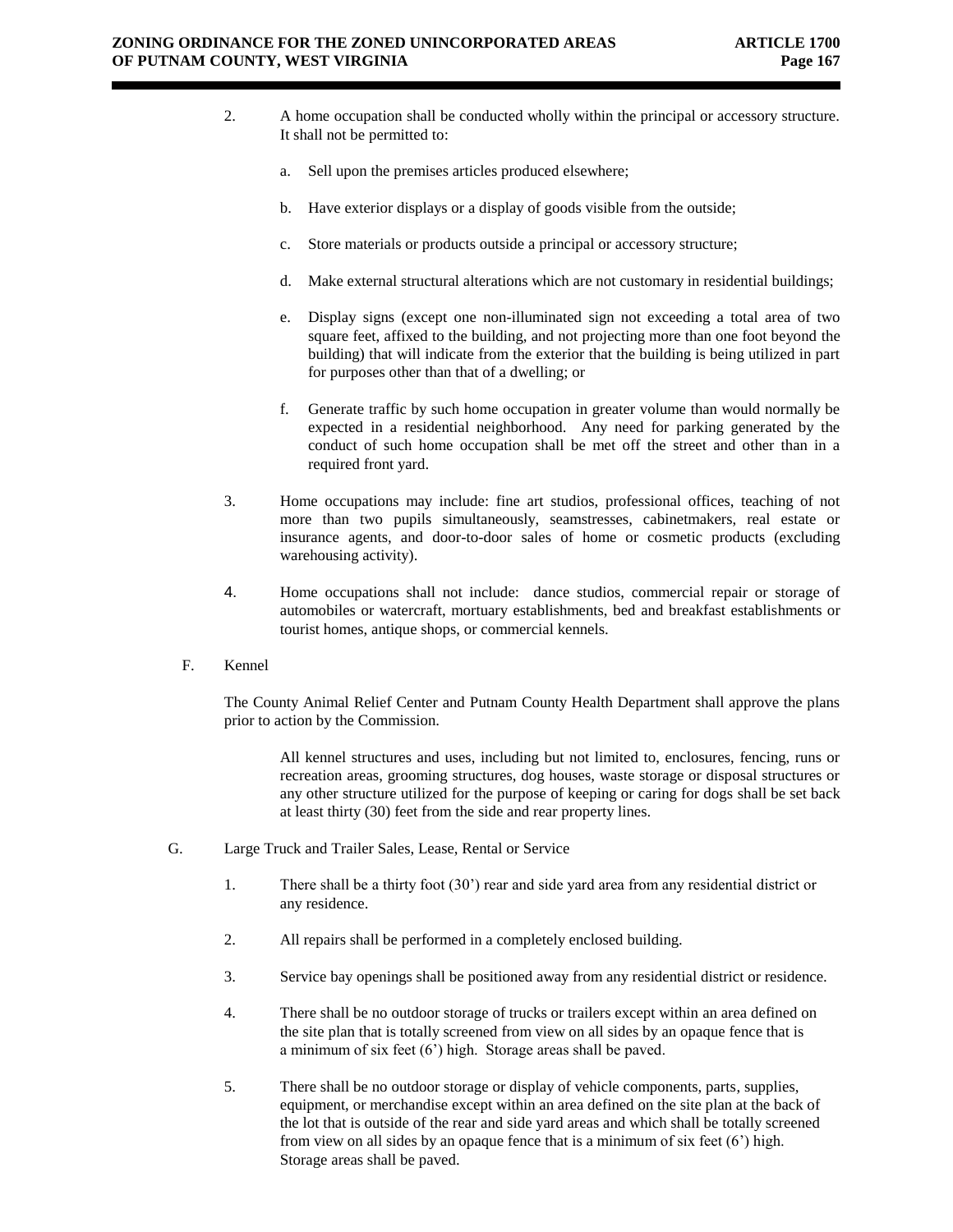- 6. Wrecked or damaged vehicles that are not to be repaired shall not be stored on the site.
- 7. A fuel dispenser shall only be allowed for the servicing of trucks that are being sold, leased, rented or serviced on site. The sale of fuel is prohibited.
- 8. Hours of operation shall be normal and customary to other commercial uses in the surrounding district, except when the site is adjacent to a residential district or residence. Consideration of appropriate hours of operation shall be made when adjacent to a residential district or residence.
- 9. The dismantling of trucks or trailers, recycling or sale of used truck or trailer parts on the premises shall be considered a separate use and shall be subject to other requirements of the zoning ordinance.
- 10. Large Truck Repair that includes body and paint work shall be considered a separate use and shall be subject to other requirements of the zoning ordinance.
- 11. The West Virginia Department of Transportation, Division of Highways shall approve ingress and egress from a public right of way and shall approve any required realignment, widening or improvements to the road or right of way.
- 12. There shall be compliance with the performance standards established in Article 1250 Performance Standards.
- 13. All required licensing from state or federal agencies shall be provided prior to the issuance of the certificate of compliance and occupancy.
- H. Limousine Service
	- 1. A maneuvering plan shall be submitted and approved showing adequate space is provided so that all parking, maneuvering, standing, loading, and unloading can be done entirely on site. This plan shall show parking/limousine storage and maneuvering areas verifying that the largest proposed limousine vehicles can navigate the site including, but not limited to, slope, break-over angles, and turning radii.
	- 2. All parking/vehicle storage areas shall be paved.
	- 3. Stored vehicles must be currently licensed.
	- 4. All on-site maintenance of vehicles shall be conducted entirely within an enclosed building.
	- 5. Applicant shall submit all approved applicable licenses from the West Virginia Public Service Commission and other entities.
	- 6. At its discretion, the board of Zoning Appeals may require the screening of

parking/limousine storage areas from adjacent uses under Special Permit approval.

- I. Livestock or poultry, keeping of (non-commercial)
	- 1. A minimum site of one acre shall be required.
	- 2. Such proposal shall be reviewed by, and a report received from, the County Health Department prior to final action on the application.
- J. Motor vehicles towing or wrecker service.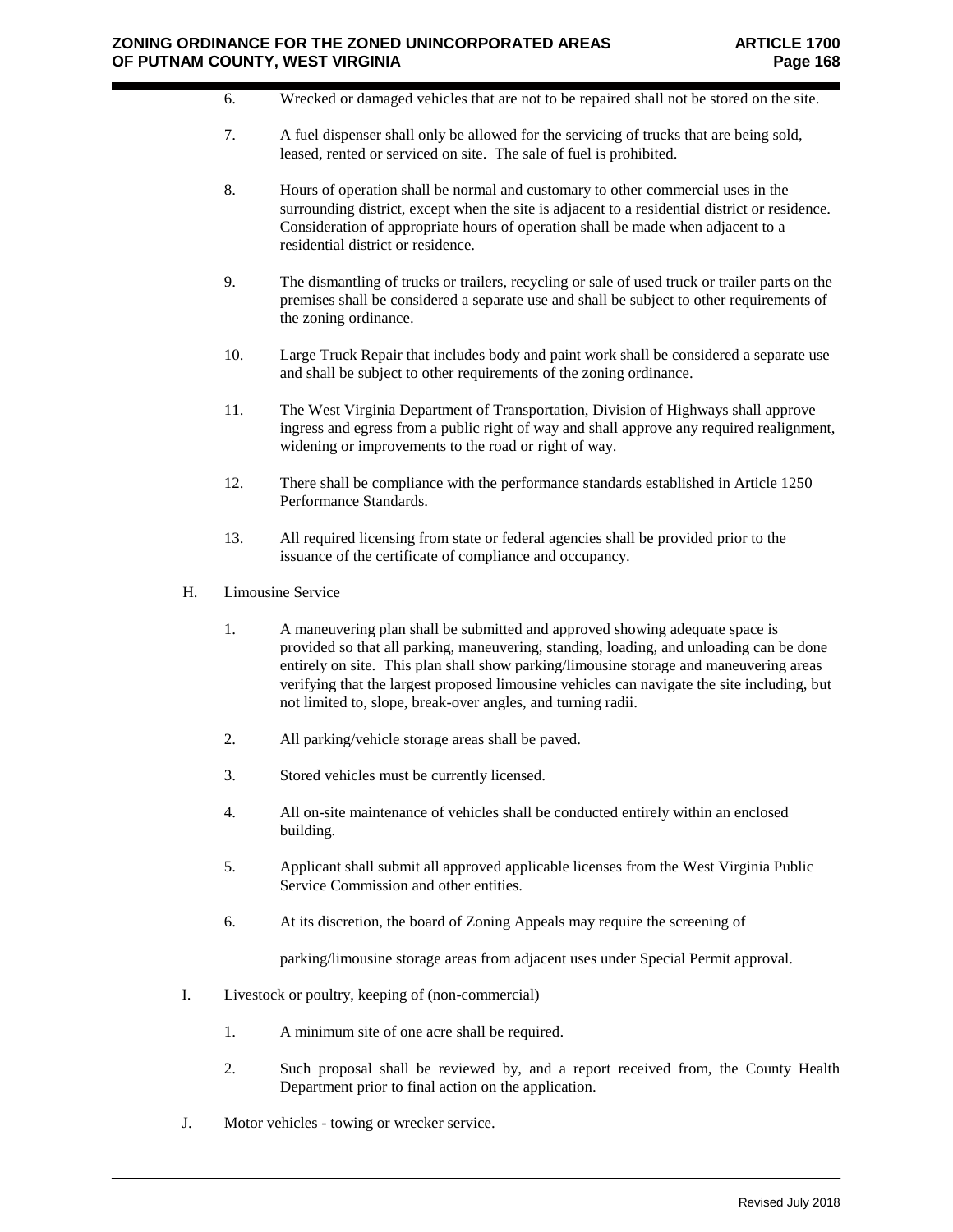- 1. Storage areas shall be screened from view by a minimum six foot high opaque fence or wall.
- 2. Stored vehicles must be currently licensed.
- 3. Storage areas must be subordinate in area to the principal structure.
- 4. Vehicles may be stored on premises for a maximum of 60 days.
- 5. Storage areas must be paved.
- K. Movie Theater, Drive-In
	- 1. The projection surface of the screen(s) shall not be visible from any roadway controlled by the West Virginia Division of Highways (WVDOH) within a distance of 750 feet.
	- 2. A minimum of 300 feet shall be provided for waiting vehicles away from the flow of incoming or outgoing traffic.
	- 3. An approved traffic study, if deemed necessary by the West Virginia Division of Highways, shall determine if acceleration and deceleration lanes are necessary to facilitate the flow of traffic to and from the theater at the points of ingress and egress.
	- 4. Any residential district or residential land use abutting the proposed site shall be screened with one of the following:
		- a. A minimum six (6) foot solid fence, wall or earthen mound/berm AND a mix of evergreen trees, deciduous trees and shrubs to soften the fence, wall or mound/berm OR
		- b. A screening area planted and maintained with evergreens at least five (5) feet in height or an evergreen hedge at least four (4) feet in height, situated so as to provide an effective opaque and permanent visual screening upon installation.
	- 5. The movie screen structure shall have a maximum height of seventy (70) feet.
	- 6. All driveways and areas used for loading and parking except for roadways which access the viewing area shall have an impervious surface with composition as identified in Article 1200.03 – Detailed Standards for Internal Roadways, Off-Street Parking and Loading Areas.
	- 7. The travel ways within the viewing area shall be, at minimum, stone aggregate with a depth of four (4) inches.
	- 8. If a residential structure is located within 200 feet of the screen(s) or projection building(s), then no outside sound system for the movie theater is allowed.
- L. Nursing home
	- 1. The proposed plan shall be approved by the County Health Department and County Emergency Services, prior to action on the application.
	- 2. Such use shall not constitute a nuisance because of traffic generated.
- M. Oil and gas operation, exploration and production.

These regulations shall apply to the drilling of new wells as well as redrilling, fracturing, or other procedures for the extraction of or obtaining sources of oil or gas.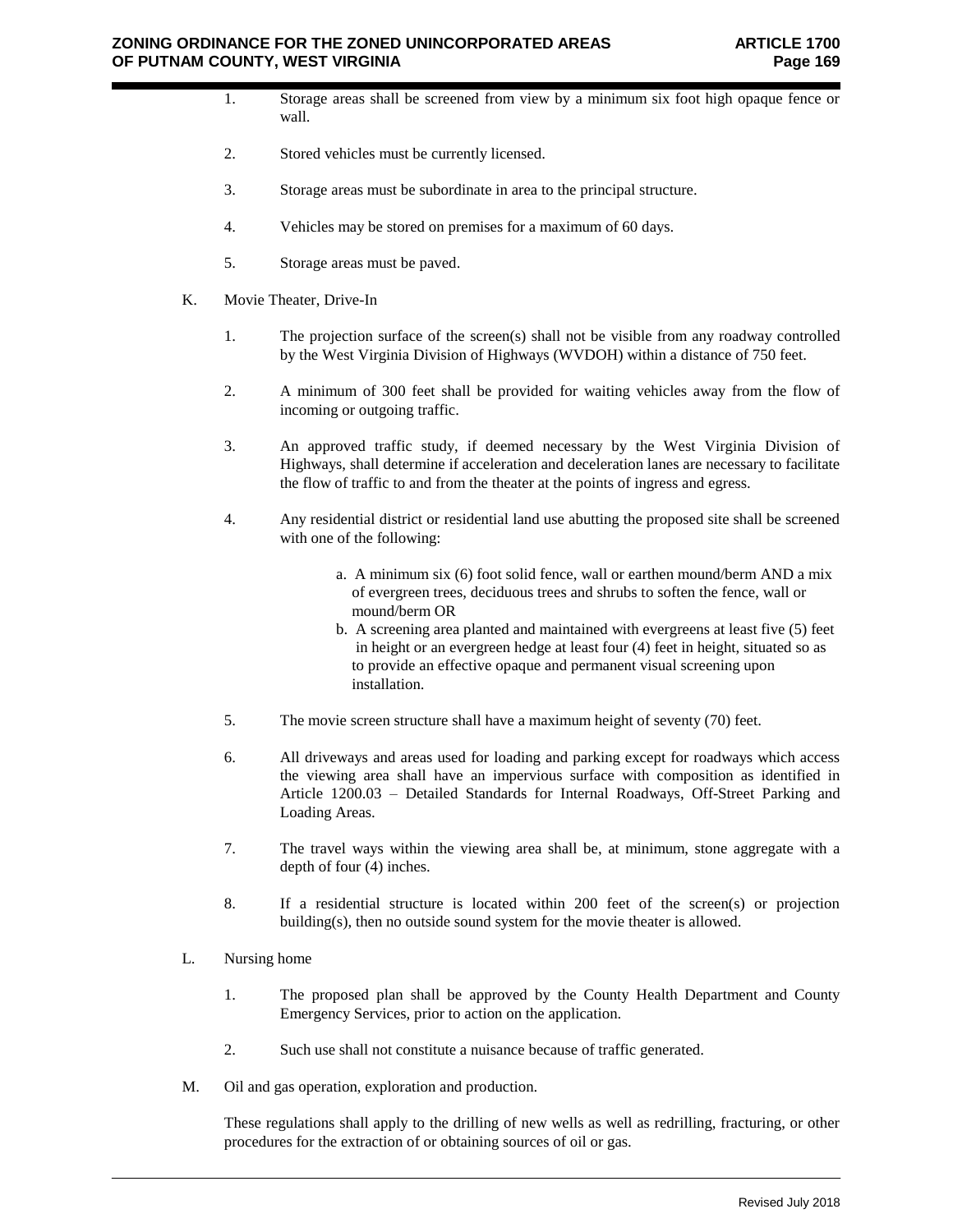- 1. An Engineering report shall be submitted to the Commission on the adequacy of drainage provisions for natural or created water at or near the site, prior to action on the application by the Commission.
- 2. The applicant shall provide proof of state permit approval.
- 3. No well operation shall be permitted within 500 feet of any dwelling unit, church, school, nursing home, hospital or sanitarium.
- N. Parking structure or lot, automobile (commercial).
	- 1. Such parking structure or lot shall be a principal commercial use.
- O. Recreational Vehicle (RV) Park.
	- 1. The maximum gross density allowed for the Recreational Vehicle Park development shall be one recreational vehicle site per each 1,000 square feet of pervious land area.
	- 2. A minimum ten (10) foot setback shall exist between all interior roads/streets and structures and/or permanent improvements such as a bathhouse, sanitary station, gazebo, picnic shelter, etc.
	- 3. In addition to the parking area for a recreational vehicle, a minimum of one (1) off-street parking space shall be required in each recreation vehicle site for an automobile. It shall be located within the boundaries of the individually rented recreational vehicle site. The submitted site plan must delineate the individual spaces allotted for the recreational vehicle and the automobile's off-street parking space. In addition, one (1) off-street parking space per each three (3) recreational vehicle spaces shall be required for guest parking.
	- 4. Each recreational vehicle site shall have a minimum width of 20 feet.
	- 5. Minimum spacing between recreational vehicles shall meet the State of West Virginia and Putnam County Health Department's minimum standards.
	- 6. Adequate landscaping to enhance and beautify the recreational vehicle park as well as minimize noise and visual problems shall be provided throughout the park. Landscaping approved through the Putnam County Board of Zoning Appeals' Special Permit shall be maintained.
	- 7. The storage, collection, and disposal of solid waste (garbage) in the recreational vehicle park shall so be conducted as to create no health hazards, rodent harborage, insect breeding areas, or accident/ fire hazards. Screening of grouped collection area(s) shall meet the standards of Article 1300.08.
	- 8. Water service must be available at all recreational vehicle sites.
	- 9. The recreational vehicle park shall be provided with one or more easily accessible water supply outlet(s) for filling recreational vehicle water storage tanks.
	- 10. An adequate and safe sewage disposal system shall be provided in a recreational vehicle park. A minimum of 75 percent of the recreational vehicle spaces designed to accommodate the park users occupying a self-contained recreational vehicle or a dependent recreational vehicle park shall have a hookup to the sewage disposal system available at their space. The sewage disposal system shall be permitted and constructed in accordance with all applicable state and local codes. Connection to a public sewer main line shall be required if any part of the park is located within 200 feet of the sewage main line unless the provider determines that the connection is not feasible.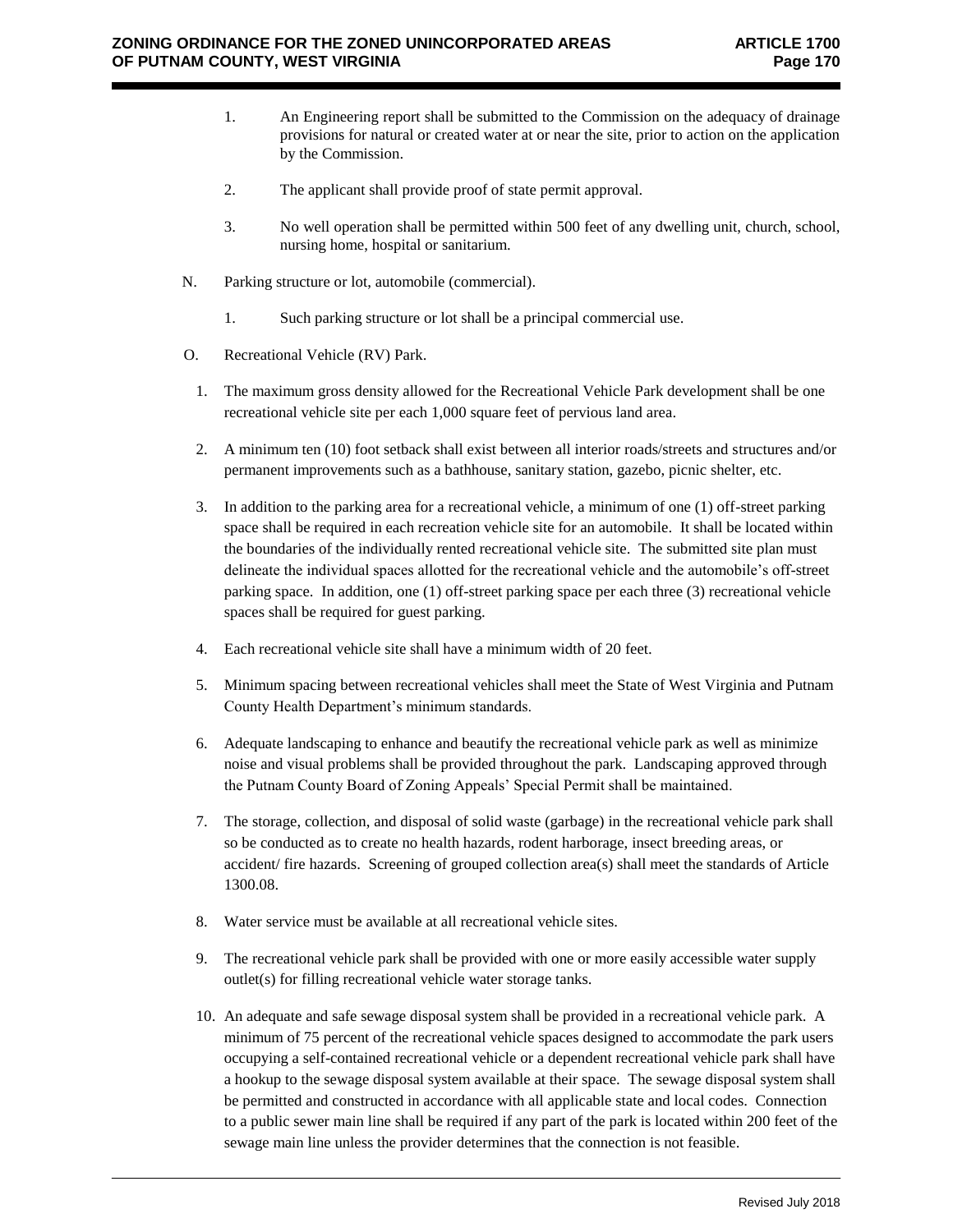- 11. Each recreational vehicle park shall be provided with sanitary dumping stations in the ratio of one (1) for every 100 recreational vehicle sites or fractional part thereof. Sanitary dumping stations shall be screened by meeting the minimum standards of Article 1300.08 and shall be separated from any recreational vehicle space, outdoor recreation or appurtenant structure by a distance of not less than 50 feet.
- 12. All recreational vehicle parks shall receive approval from and comply with the rules and regulations of the West Virginia State Health Department and the Putnam County Health Department.
- 13. For emergency purposes, all recreational vehicle spaces shall be well marked and numbered.
- 14. All recreational vehicle parks shall have a free-standing sign up to 40 square feet in size at the entrance of the park. In an "A", "R-C", or "R-R" zoning district, the maximum free-standing sign height from grade shall be ten (10) feet; and in a "N-C" or "C-1" zoning district, the maximum free-standing sign height from grade shall be twelve (12) feet. Pole signs are not permitted in "A", "R-C" or "R-R" zoning districts.
- P. Retail Sales/Pawnshop/Firearms
	- 1. The sale of firearms and/or the loaning of money on the security of personal property pledged in their keeping shall not be permitted uses separate from the sale of other retail goods within a C-1 and C-2 zoning district.
	- 2. Pawn shops which incorporate the sale of other retail goods are permitted.
	- 3. A Retail Sales/Pawnshop/Firearms shall be located no closer than 300 feet from a church, school, or residential building.
- Q. Video Lottery Establishments
	- 1. Location of Video Lottery Establishments
		- a. It shall be unlawful to operate or cause to be operated a video lottery establishment in any location in the zoned area of Putnam County except as provided in this Zoning Ordinance.
		- b. Petitioners seeking a Special Permit shall identify that it is pursuing licensure for a video lottery establishment through the State of West Virginia.
		- c. It shall be unlawful to operate a video lottery establishment within 600 feet of an existing establishment that already provides video lottery, within 500 feet of an existing religious institution, school, child care center, or public park, 300 feet from a business that sells petroleum products capable of being used as fuel in an internal combustion engine and 150 feet from a residentially zoned district or residential land use.
		- d. One parking space shall be required for each video lottery machine on premise, in addition to any other parking requirements in accordance with this Zoning Ordinance.
		- e. If a licensed video lottery establishment operated within 600 feet of the proposed video lottery establishment, then the applicant must submit documentation from the West Virginia Lottery Commission verifying that the previous licensed video lottery establishment ceased operation at least one (1) year from the date of the proposed video lottery establishment's application.
		- f. The applicant shall submit three (3) copies of the site plan prepared by an engineer or surveyor, which include the following data: